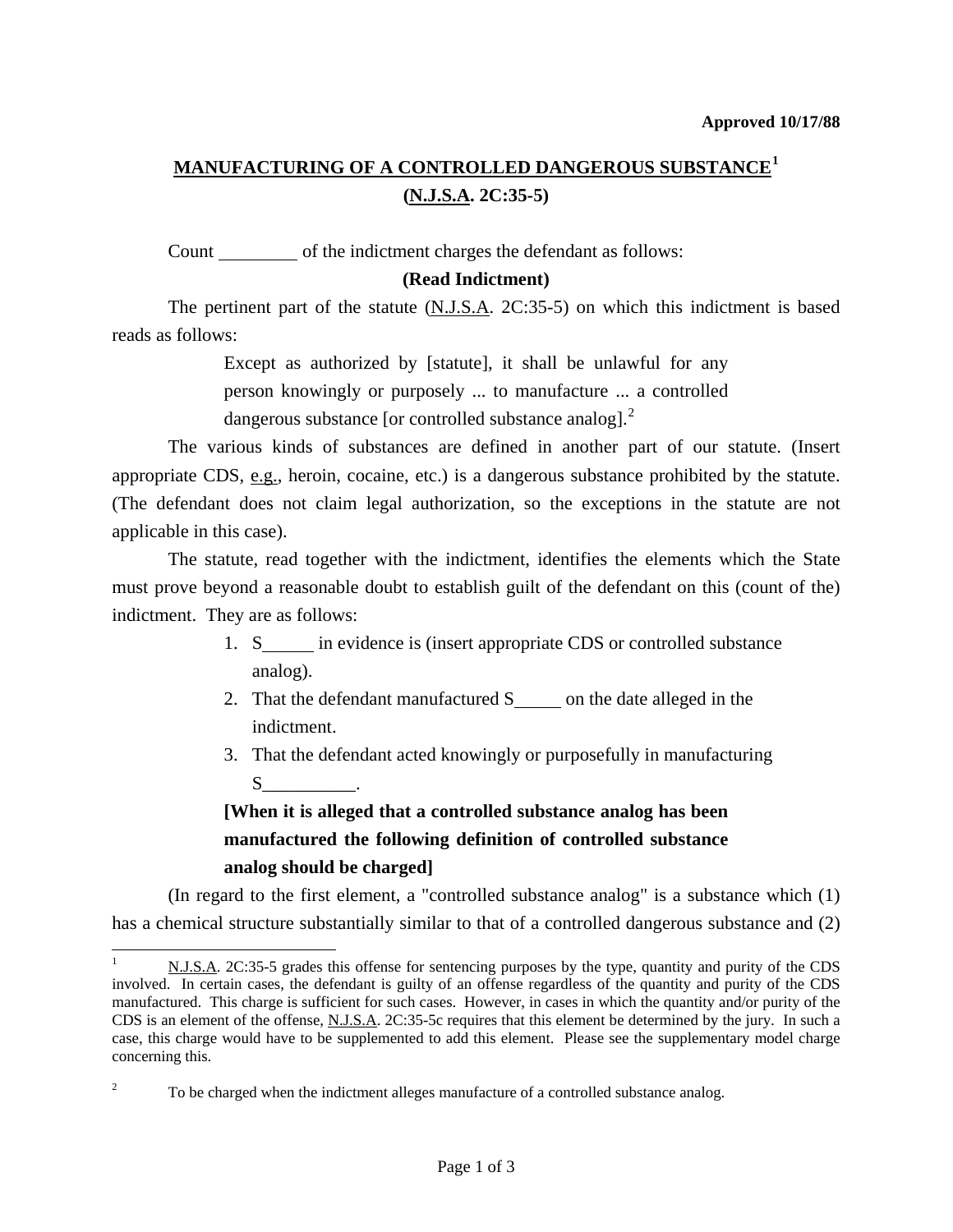#### **MANUFACTURING OF A CONTROLLED DANGEROUS SUBSTANCE (N.J.S.A. 2C:35-5)**

was specifically designed to produce an effect substantially similar to that of a controlled substance.<sup>[3](#page-0-2)</sup> In this case the indictment alleges that the defendant manufactured  $\frac{ }{ }$  which is an analog of the controlled dangerous substance . Thus, to establish this element the State must prove beyond a reasonable doubt that has a substantially similar chemical structure to the controlled dangerous substance \_\_\_\_\_\_ and that was specifically designed to produce an effect substantially similar to the controlled dangerous substance \_\_\_\_\_.)

 In regard to the second element, to "manufacture" means the production, preparation, propagation, compounding, conversion or processing of a controlled dangerous substance (or controlled substance analog), either directly or by extraction from substances or natural origin, or independently by means of chemical synthesis, or by a combination of extraction and chemical synthesis, and includes any packaging or repackaging of the substance or labeling or re-labeling of its contained, except that this term does not include the preparation of compounding of a controlled dangerous substance (or controlled substance) analog by an individual for his/her own use or the preparation, compounding, packaging, or labeling of a controlled dangerous substance: (1) by a practitioner as an incident to his/her administering or dispensing of a controlled dangerous substance or controlled substance analog in the course of his/her professional practice, or (2) by a practitioner (or under his/her supervision) for the purpose of, or as an incident to, research, teaching or chemical analysis and not for sale.<sup>[4](#page-1-0)</sup>

 In this regard the term "practitioner" means a physician, dentist, veterinarian, scientific investigator, laboratory, pharmacy, hospital or other person licensed, registered, or otherwise permitted to distribute, dispense, conduct research with respect to, or administer a controlled dangerous substance (or controlled substance analog) in the course of professional practice or research in this State. $5$ 

 In regard to the third element, the State must prove, as I have stated, that the defendant acted knowingly or purposefully in manufacturing S

 A person acts knowingly with respect to the nature of his/her conduct or the attendant circumstances if he/she is aware that his/her conduct is of that nature, or that such circumstances exist, or he/she is aware of a high probability of their existence. A person acts knowingly with respect to a result of his/her conduct if he/she is aware that it is practically certain that his/her

 $\overline{\mathbf{a}}$ <sup>3</sup> N.J.S.A. 2C:35-2.

<span id="page-1-0"></span><sup>4</sup> N.J.S.A. 2C:35-2.

<span id="page-1-1"></span> $N.J.S.A. 2C:35-2.$